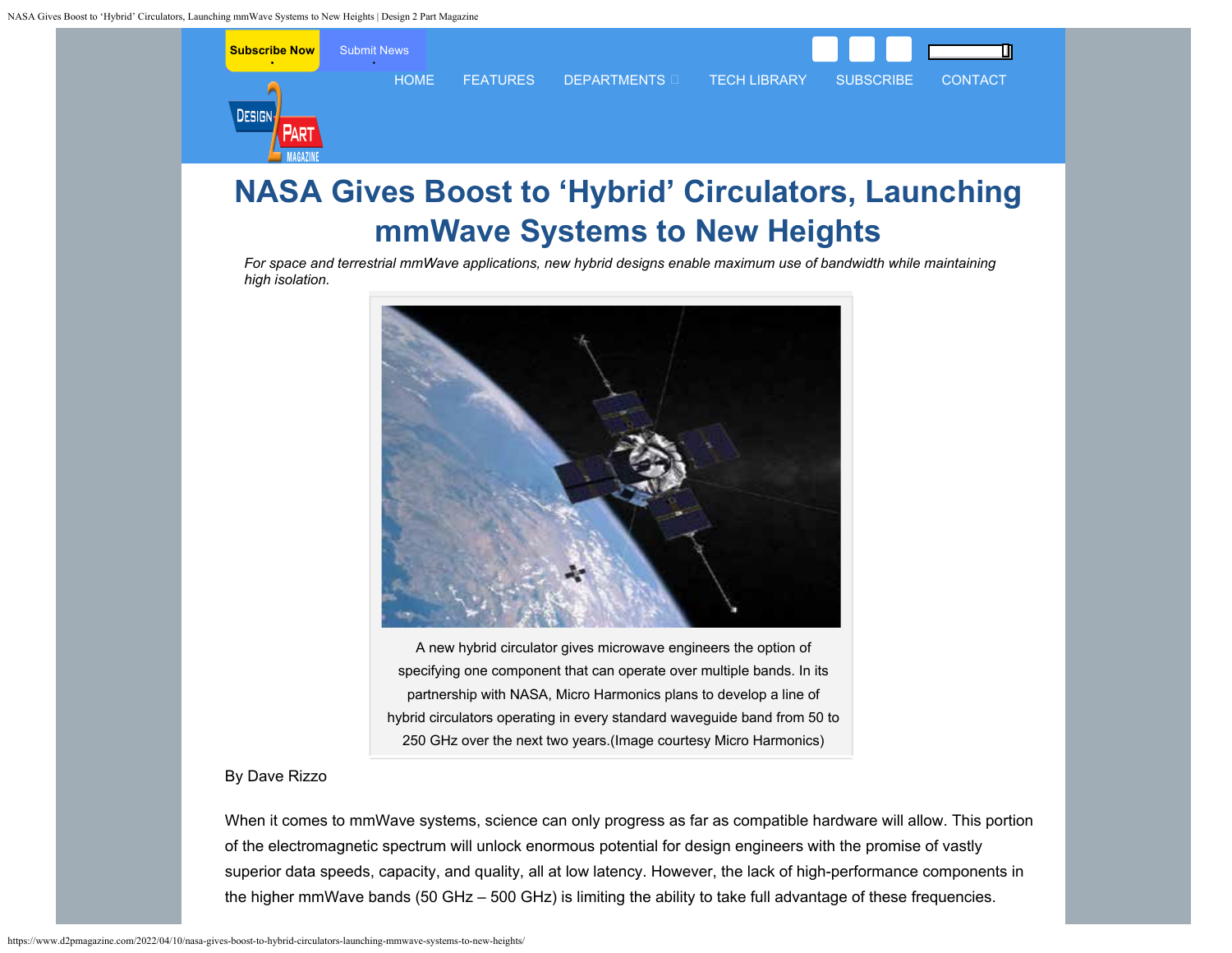NASA, for one, has invested a lot of energy in trying to solve the issue. One focus has been on developing a new generation of mmWave circulators suitable for use in NASA instrumentation.

Circulators are primarily used in transmit-receive systems, such as point-to-point radio and radar. They allow a transmitter and receiver to share a common antenna while simultaneously isolating the transmitter and receiver from each other. Thus, a high-power signal from a transmitter does not damage a sensitive receiver. The greater the isolation, the better.

However, at the higher mmWave frequencies, the state-of-the-art Y-junction circulator is effective only within a very narrow bandwidth. Using a Y-junction circulator can place a severe bandwidth limitation on the entire system.

In response to this challenge, Small Business Innovation Research (SBIR) Phase I and Phase II contracts were recently awarded by NASA to spur the development of a circulator with significantly higher bandwidth. This effort is paying dividends as a new circulator technology has recently been developed.

This new type of circulator, dubbed the "hybrid circulator," can theoretically cover entire waveguide bands with relatively low insertion loss and more than 20 dB of isolation. The hybrid circulator will enable designers to push greater volumes of data through systems operating in the upper regions of the mmWave spectrum.

#### *Stretching the Limits*

The hybrid circulator is being developed by Micro Harmonics Corporation, of Fincastle, Virginia **[\(www.MicroHarmonics.com\)](http://www.microharmonics.com/).** The company's initial prototypes were designed to cover the 150-190 GHz band in WR-5 and were assembled and tested in early 2021. The measured insertion loss was less than 2.2 dB, and the isolation was greater than 20 dB across the entire 150-190 GHz band.

For comparison, a state-of-the-art Y-junction circulator operating at 160 GHz has a 20 dB bandwidth near 3 GHz and a slightly higher insertion loss than the hybrid. The bandwidth of the hybrid circulator is thus an order of magnitude greater than that of the Y-junction.

The new hybrid circulator gives microwave engineers the option of specifying one component that can operate over multiple bands, making instrument architecture much easier. The hybrid circulators are quickly finding application. NASA's Cloud Radar System group—based at the Jet Propulsion Laboratory (JPL) in California—is currently exploring their use in weather radars.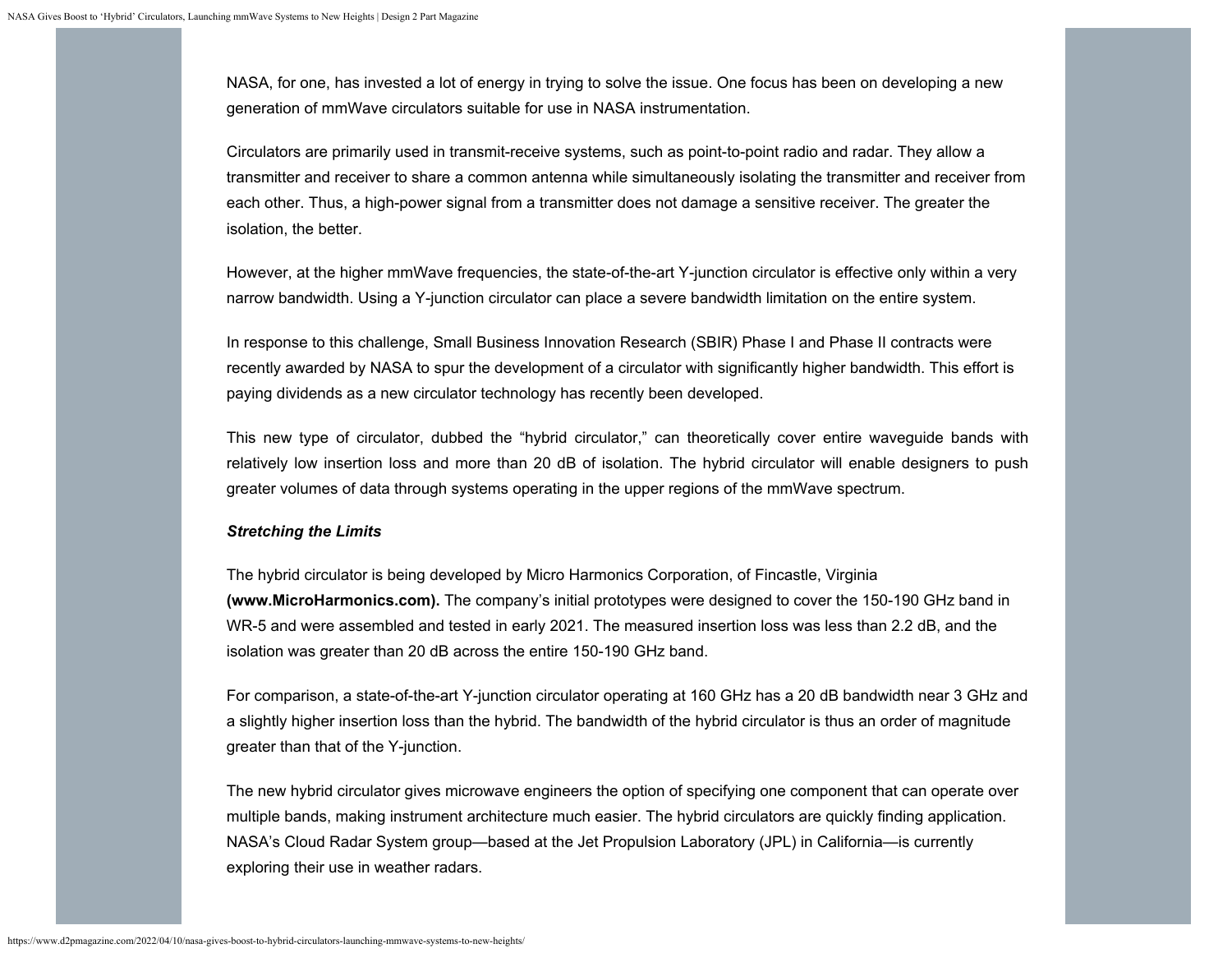The Jet Propulsion Lab uses circulators in its high-altitude aircraft and high-throughput satellite communication systems for measuring cloud properties and upper atmospheric constituents. Some of these systems operate in the G-band (167-175 GHz), with development also planned at frequencies near 240 GHz and beyond. Y-junction circulators are not manufactured at these frequencies due to the extreme sensitivity of the center frequency to small variations in the dimensions of the ferrite core. But the hybrid circulator can easily reach the WR-2.8 band 260-400 GHz and possibly beyond.

Many industries have a need for wideband circulators at other mmWave frequencies: airport radar, telecommunications satellites, and high-speed point-to-point data links. Defense applications include bio-agent detection, battlefield radar, and nighttime imaging. Commercial applications include 5G (and higher) cellular technology, smart cities, connected vehicles, and other IoT applications.

In radar applications, larger bandwidth makes it easier to discern a target in a given sweep. But for any application, wider bandwidths allow for more data that can be supported because the data rate is directly proportional to the amount of bandwidth around the carrier frequency.

Another problem facing system designers is that few vendors offer standard stock circulators operating in mmWave frequencies. This forces microwave designers to seek custom solutions with narrow bandwidths and long lead times.

However, the development of the hybrid circulator will alter the landscape and open up new possibilities.

In its partnership with NASA, Micro Harmonics plans to develop a full line of hybrid circulators operating in every standard waveguide band from 50-250 GHz over the course of the next two years. Beyond that, the company plans to extend coverage to 400 GHz. These will not be custom solutions but rather off-the-shelf components. This is a case where science is driven by hardware availability.

#### *Overcoming Bandwidth Limitations in Circulator Performance*

The Y-junction has been the dominant circulator technology for more than 50 years. The Y-junction circulator comprises a magnetically-biased ferrite core located at the convergence of three waveguides. But the hybrid circulator achieves the circulator function in an entirely different way, which overcomes the inherent bandwidth limitations in the Y-junction.

Micro Harmonics' patent-pending design combines an orthomode transducer (OMT) with a Faraday rotator. Both the OMT and Faraday rotator are inherently broadband devices. When properly configured, these components interact to create the circulator function over full rectangular waveguide bandwidths.